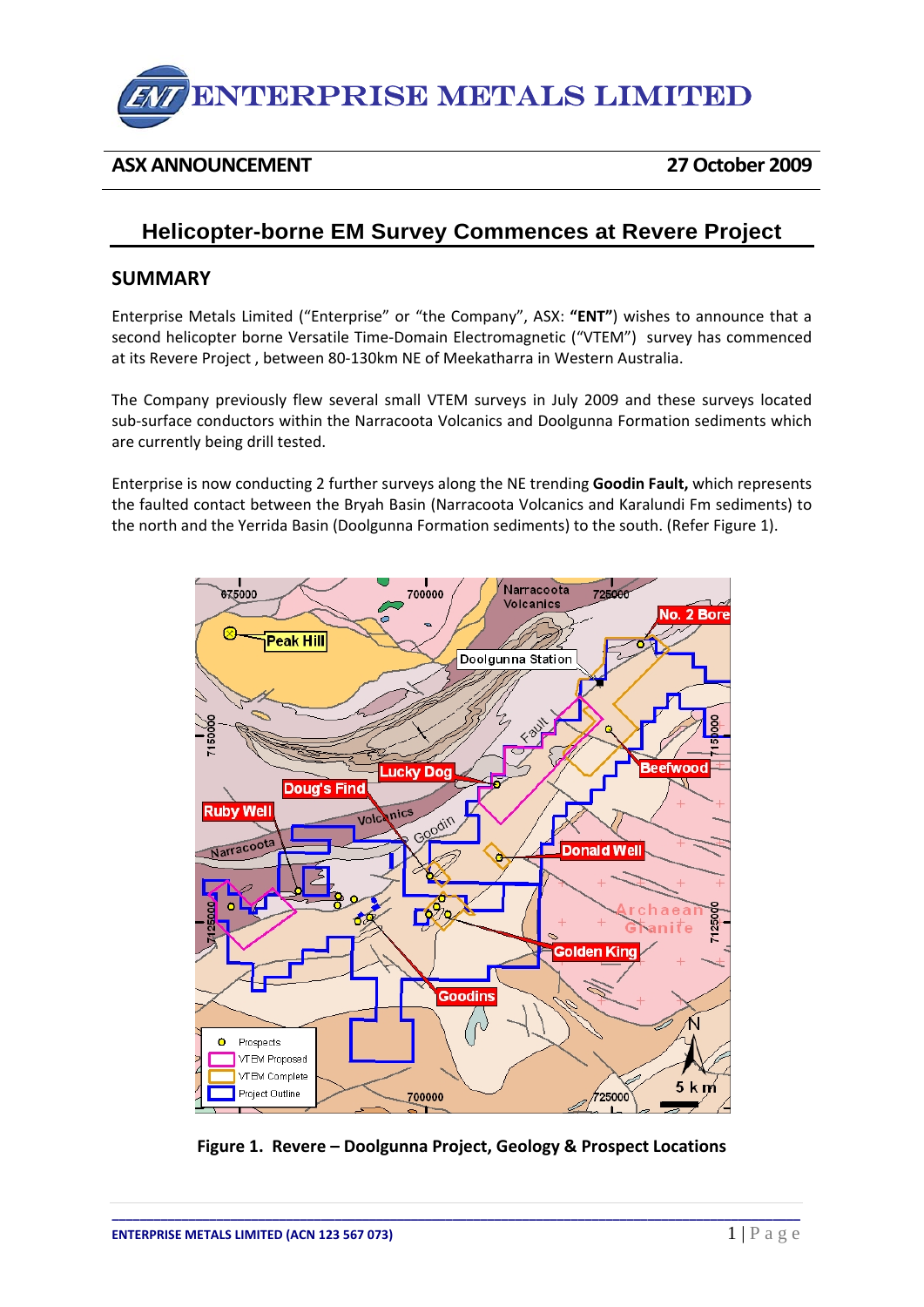#### **DISCUSSION**

The gold mineralisation in the Padbury, Bryah and Yerrida Basins is thought to be related to tectono‐ thermal activity during the Capricorn Orogeny, which resulted when the Pilbara and Yilgarn Cratons collided at around 1.8 billion years ago. The distribution of known gold deposits and prospects, which are clustered within the western and central part of the basins, shows a strong spatial association with the intersection of NE and NNW trending faults.

The prominent NE trending Goodin Fault separates the **Bryah Group** [Narracoota Formation mafic volcanics ("magnetically noisy") and Karralundi Formation] from the **Yerrida Basin** sedimentary rocks ("magnetically bland zone") to the south. The Goodin Fault has a strike length of approximately 100km, and is interpreted to be a major structure that may have provided conduits for mineralising fluids during collisional tectonics. There are numerous gold and copper prospects and geochemical anomalies along the Goodin Fault. Refer Figure 2 below.



**Figure 2. Revere – Doolgunna VTEM Surveys over 1st VD Magnetic Image** 

#### **Ruby Well West Survey**

Historical work by Titan Resources in the vicinity of Ruby Well and Goodin's prospects (1992–1997) focussed on gold exploration in the Narracoota Volcanics and Karralundi and Doolgunna Formations. Titan attributed the observed gold mineralisation to gold bearing quartz veins in dolerites, basalts and interlayered tuffs of the Narracoota Volcanics and adjacent metasediments. Previous regional and follow up MAGLAG sampling (1000m x 1000m & 500 x 500m grid) by Enterprise has identified Cu/Au anomalous areas associated with the Goodin Fault

**\_\_\_\_\_\_\_\_\_\_\_\_\_\_\_\_\_\_\_\_\_\_\_\_\_\_\_\_\_\_\_\_\_\_\_\_\_\_\_\_\_\_\_\_\_\_\_\_\_\_\_\_\_\_\_\_\_\_\_\_\_\_\_\_\_\_\_\_\_\_\_\_\_\_\_\_\_\_\_\_\_\_\_\_\_\_\_\_\_\_\_\_\_\_\_\_\_\_\_**